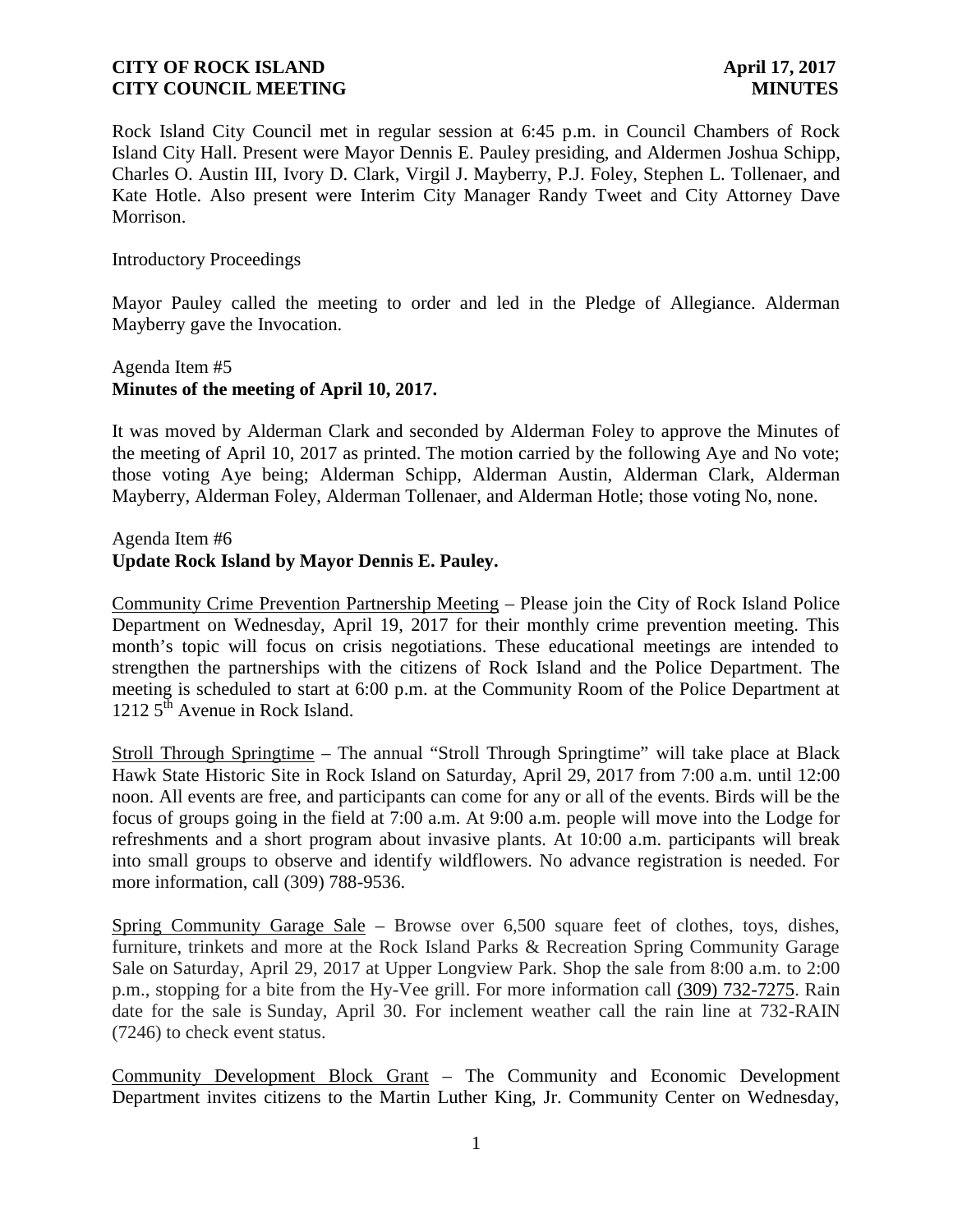April 26, 2017 at 6:30 p.m. to give their input on areas such as: quality housing, employment, affordable child care and other issues. Every year the City makes a plan to spend Community Development Block Grant dollars and they want your input. There is never enough money to do it all, but your thoughts and suggestions will be considered. The meeting is for Rock Island citizens only. Refreshments will be provided. MLK Community Center is located at  $630.9<sup>th</sup>$ Street and for questions please call (309) 732-2904.

Prescription Drug Drop-off – The Coalition Advocating for Underage Substance Elimination is the local sponsor for the DEA's National Prescription Drug Take Back Day. On Saturday, April 29, 2017, from 10:00 a.m. to 2:00 p.m., turn in your unused or expired medication for safe disposal at Milan Municipal Center/Police Department at 405 1<sup>st</sup> Street in Milan or at the Rock Island County Justice Center at 1317 3rd Ave. The drive-up and drop off service is free. For more information contact Pam Ziegler at (309)732-2984 or Carlos Jimenez at (309)732-2995.

Mayor Pauley announced that Dunkin Donuts is coming to Rock Island and will be located next to the new CVS on 18<sup>th</sup> Avenue. Construction will begin this year and it will take approximately 90 days to complete the building. The total value of the project is \$1 million. Dunkin Donuts should open in the fall.

### Agenda Item #7

# **Proclamation declaring April 28, 2017 as Arbor Day.**

Mayor Pauley read the proclamation. Interim Public Works Director Larry Cook accepted the proclamation. He expects that Rock Island will receive the Tree City USA recognition again this year. Mr. Cook said Mayor Pauley will be planting a tree at Denkmann Elementary School on Friday, April 28 at 10:00 a.m.

# Agenda Item #8 **Proclamation declaring April 29, 2017 as Keep Rock Island Beautiful Day.**

Mayor Pauley read the proclamation. Julie Hansen accepted the proclamation on behalf of the Keep Rock Island Beautiful nonprofit organization. She invited all present to join in the downtown clean-up on Saturday, April 29 from 9:00 a.m. until noon. Participants should meet at the Keep Rock Island Beautiful office at the Centennial Bridge Visitor's Center (201 15<sup>th</sup> Street). Jumer's Casino will provide a continental breakfast at 8:30 a.m. Ms. Hansen said if anyone is interested in hosting their own clean-up, free supplies are available from the organization.

#### Agenda Item #9 **Proclamation declaring May, 2017 as Motorcycle Awareness Month.**

Mayor Pauley read the proclamation. Edna Sowards, on behalf of A.B.A.T.E., accepted the proclamation and said they do education at the high school promoting motorcycle awareness. She stressed how hard it can be to see motorcyclists and asked everyone to watch out for them.

Agenda Item #10 **Claims**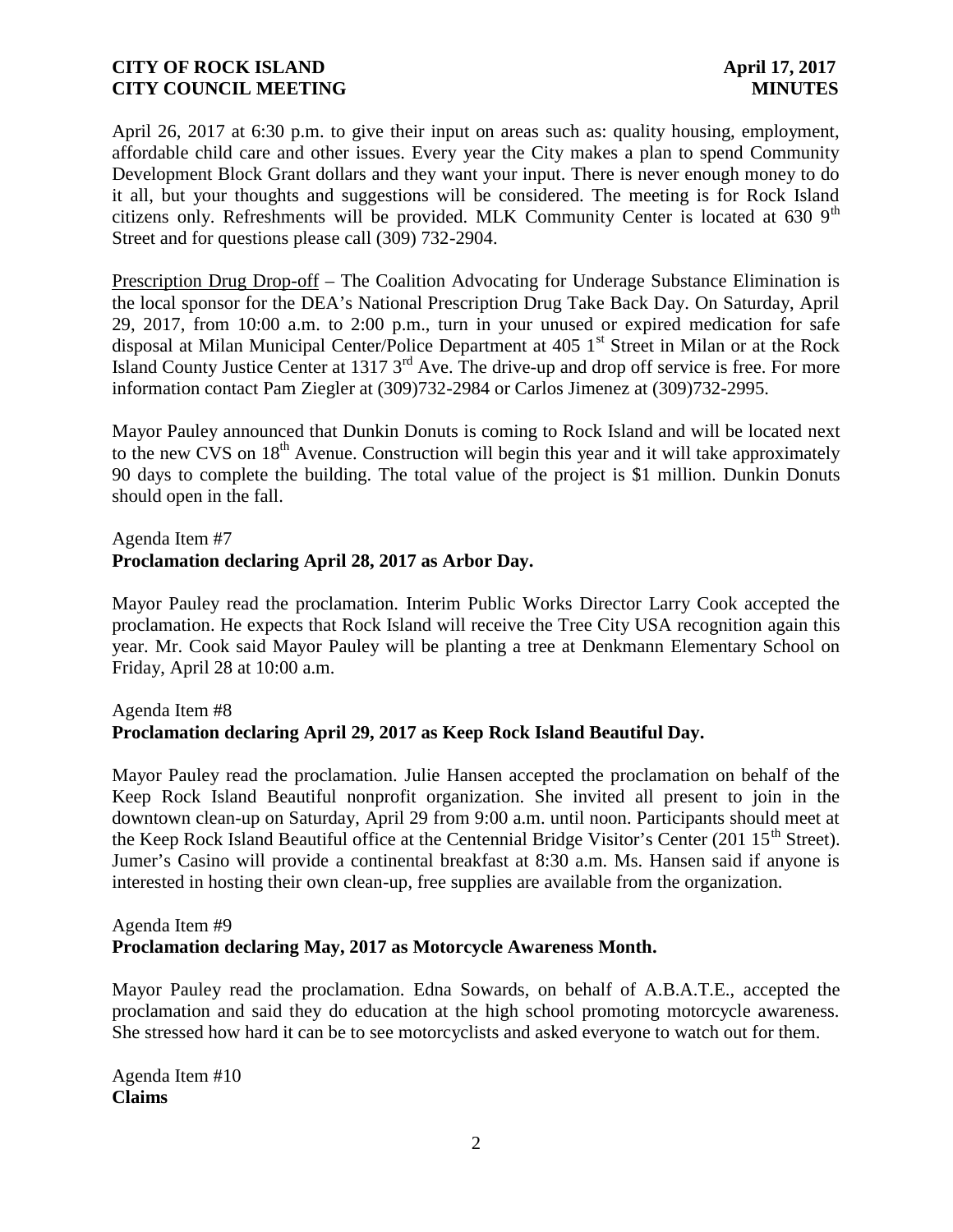It was moved by Alderman Austin and seconded by Alderman Hotle to accept the following report and authorize payment as recommended. The motion carried by the following Aye and No vote; those voting Aye being; Alderman Schipp, Alderman Austin, Alderman Clark, Alderman Mayberry, Alderman Foley, Alderman Tollenaer, and Alderman Hotle; those voting No, none.

a. Report from the Human Resources Department regarding payment in the amount of \$61,958.80 to Broadspire of Atlanta, GA for Worker's Compensation settlement for Thomas Hergert.

#### Agenda Item #11

# **Claims for the week of April 7 through April 13 in the amount of \$1,078,044.35 and payroll for the weeks of March 27 through April 9 in the amount of \$1,455,774.63.**

It was moved by Alderman Clark and seconded by Alderman Hotle to allow the claims and payroll. The motion carried by the following Aye and No vote; those voting Aye being; Alderman Schipp, Alderman Austin, Alderman Clark, Alderman Mayberry, Alderman Foley, Alderman Tollenaer, and Alderman Hotle; those voting No, none.

#### Agenda Item #12

**Report from the Public Works Department regarding proposals for the installation of a replacement turntable for the drive unit on final clarifier #2 at the Mill Street plant, recommending the contract be awarded to DPS Equipment Services, Inc. of Caledonia, IL in the amount of \$11,635.00.**

It was moved by Alderman Clark and seconded by Alderman Hotle to approve the proposal as recommended and authorize the City Manager to execute the contract documents. The motion carried by the following Aye and No vote; those voting Aye being; Alderman Schipp, Alderman Austin, Alderman Clark, Alderman Mayberry, Alderman Foley, Alderman Tollenaer, and Alderman Hotle; those voting No, none.

Agenda Item #13

# **Report from the Community and Economic Development Department regarding amended terms of a lease agreement with James Coyne for farming on City-owned property on Big Island for a total of \$6,400.00 for 2017.**

It was moved by Alderman Foley and seconded by Alderman Clark to approve the terms as recommended, direct CED staff to work with legal counsel to amend the lease agreement subject to minor attorney modifications, and authorize execution of the lease agreement by the City Manager.

Alderman Mayberry asked what the average revenue for leasing farmland is. Interim City Manager Randy Tweet said Mr. Coyne has been farming the property for years. Since the City is leasing the property to him, property taxes are due. The rent was lowered for the lease and Mr. Coyne will now pay the property taxes. Alderman Schipp asked what happens to the planted 80 acres should a developer be interested in the property. Community and Economic Development Director Chandler Poole said the lease runs until harvest time. Alderman Mayberry asked about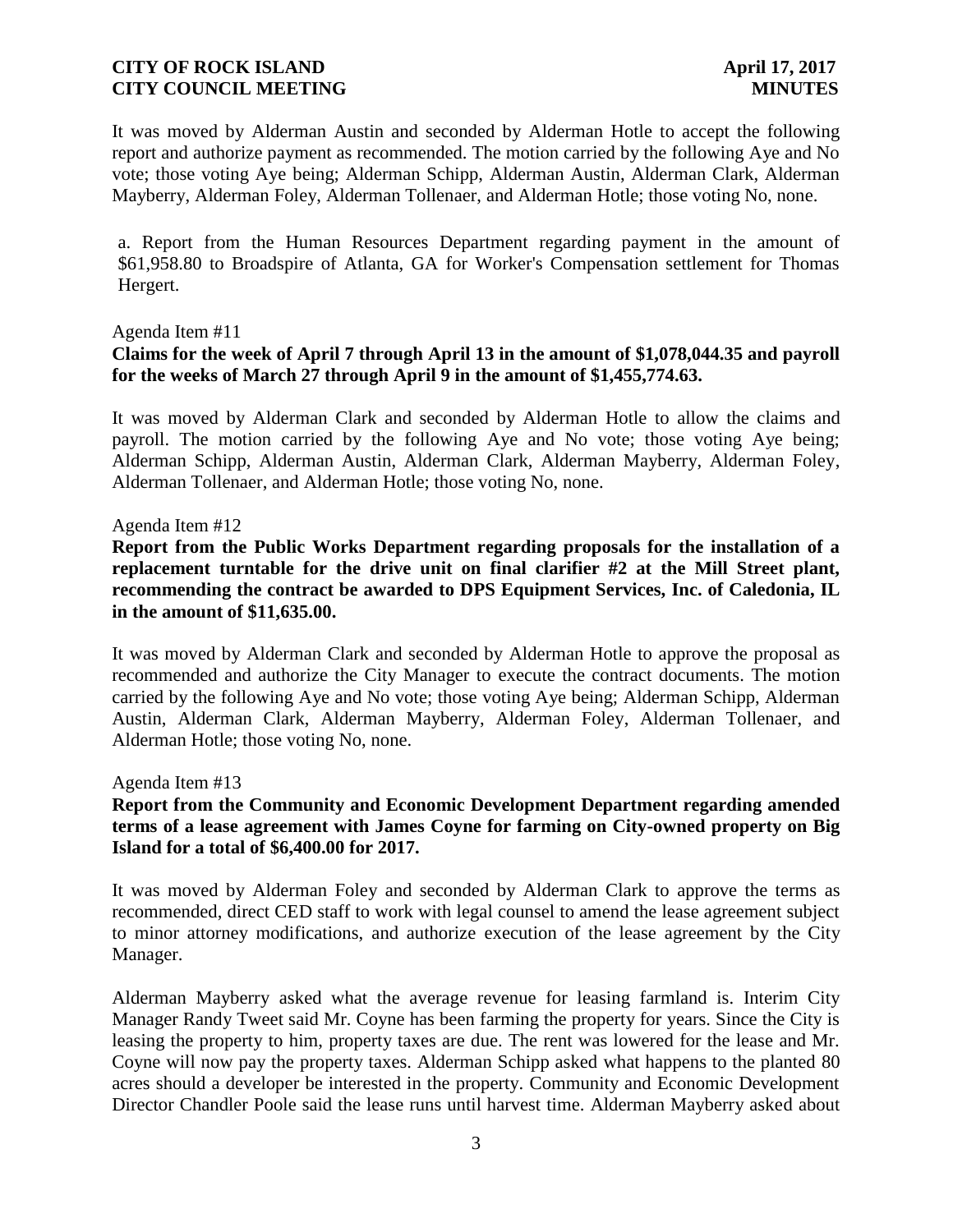the 92 acres versus 80 acres. Mr. Poole said only 80 acres are tillable. City Attorney Dave Morrison said there is a provision in the lease agreement for Mr. Coyne to recoup his investment up to that point if a developer wishes to purchase the property and time is of the essence.

The motion carried by the following Aye and No vote; those voting Aye being; Alderman Schipp, Alderman Austin, Alderman Clark, Alderman Mayberry, Alderman Foley, Alderman Tollenaer, and Alderman Hotle; those voting No, none.

#### Agenda Item #14

## **Report from the City Attorney regarding a Special Ordinance amending a Special Ordinance providing for the sale of real estate at 1923-1925 9th Avenue.**

It was moved by Alderman Hotle and seconded by Alderman Clark to consider, suspend the rules, and pass the ordinance. The motion carried by the following Aye and No vote; those voting Aye being; Alderman Schipp, Alderman Austin, Alderman Clark, Alderman Mayberry, Alderman Foley, Alderman Tollenaer, and Alderman Hotle; those voting No, none.

#### Agenda Item #15

# **Report from the Community and Economic Development Department regarding a Special Ordinance ceding the City's 2017 private activity volume bonding cap to the Quad Cities Regional Economic Development Authority.**

It was moved by Alderman Hotle and seconded by Alderman Foley to consider, suspend the rules, and pass the ordinance. The motion carried by the following Aye and No vote; those voting Aye being; Alderman Schipp, Alderman Austin, Alderman Clark, Alderman Mayberry, Alderman Foley, Alderman Tollenaer, and Alderman Hotle; those voting No, none.

#### Agenda Item #16

# **Report from the Mayor regarding reappointments to the Police Pension Board and the Fire Pension Board.**

It was moved by Alderman Schipp and seconded by Alderman Hotle to approve the reappointments as recommended. The motion carried by the following Aye and No vote; those voting Aye being; Alderman Schipp, Alderman Austin, Alderman Clark, Alderman Mayberry, Alderman Foley, Alderman Tollenaer, and Alderman Hotle; those voting No, none.

Bruce Peterson was reappointed to the Police Pension Board for a two year term to expire May, 2019. Stephanie Masson was reappointed to the Fire Pension Board for a two year term to expire April, 2019.

#### Agenda Item #17

**Report from the City Clerk regarding a request from Kavanaugh's Hilltop Tavern to have live entertainment with sound amplification occasionally on their outdoor deck from May through October, 2017 between the hours of 11:00 a.m. and 11:30 p.m.**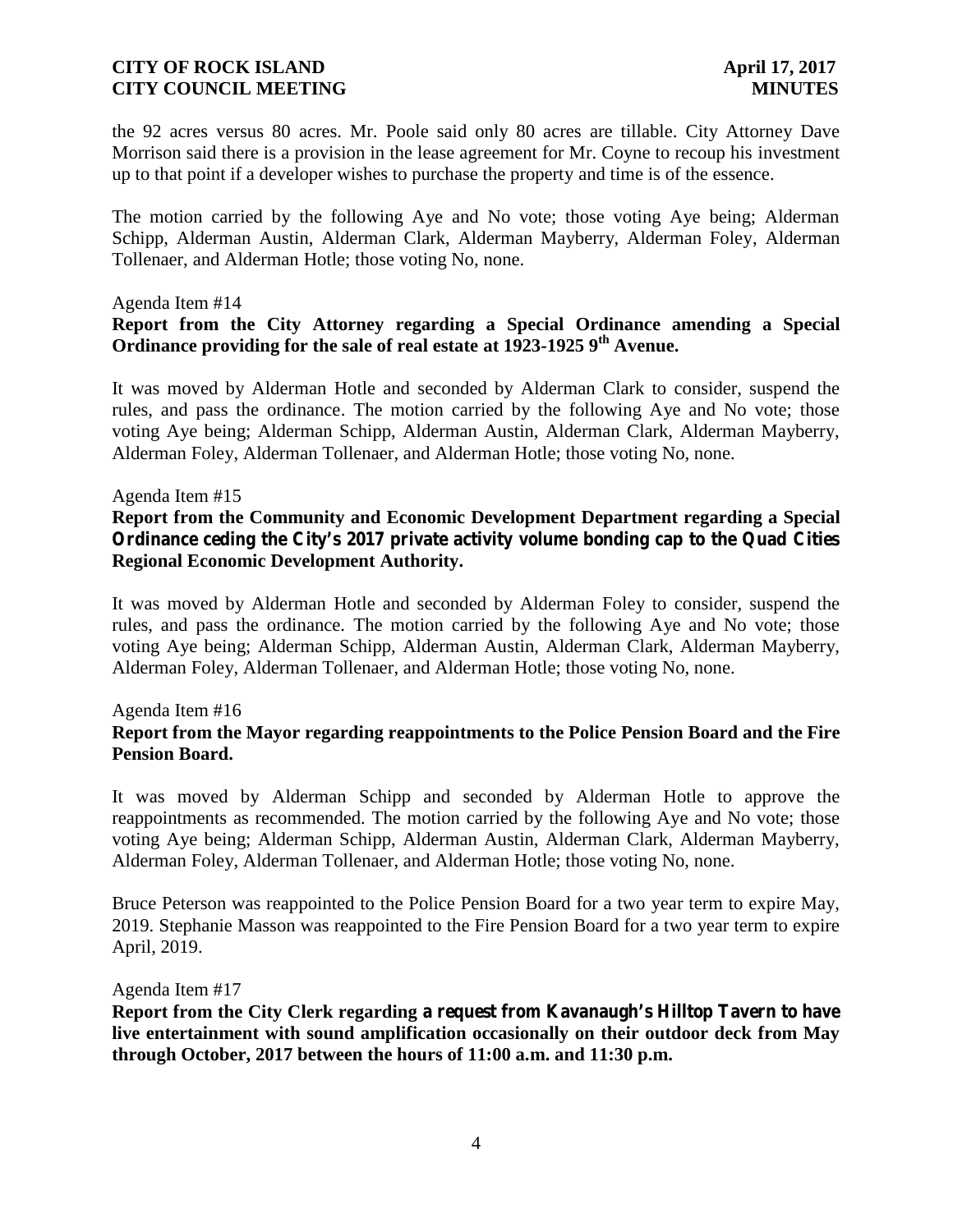It was moved by Alderman Hotle and seconded by Alderman Foley to approve the request as recommended, subject to complying with all liquor license regulations, and subject to being closed down early if noise complaints are received. The motion carried by the following Aye and No vote; those voting Aye being; Alderman Schipp, Alderman Austin, Alderman Clark, Alderman Mayberry, Alderman Foley, Alderman Tollenaer, and Alderman Hotle; those voting No, none.

#### Agenda Item #18 **Other Business**

Alderman Schipp asked for an update on the 50/50 sidewalk program. Mr. Tweet said before the 50/50 program, they used to serve 10-12 citizens per year; now they are serving 50-55 per year with the 50/50 program. Alderman Schipp asked if there could be a 50/50 program for planting trees in the right-of-way. Mr. Tweet said there is no participation for the tree program. Alderman Schipp would like to see such a program with an allocation per ward or have a goal for so many trees planted in the right-of-way per year. Mr. Tweet said the trees cost \$600 per tree; the budget is \$2000. He said it is a topic for the goal setting sessions.

Alderman Austin said he has served almost thirteen years on the Council; Mayor Schwiebert appointed him in 2004 to a vacancy. Alderman Austin thanked the citizens of the  $7<sup>th</sup>$  Ward who elected him in 2005, 2009, and 2013. He said he is most proud of the level of constituent service he gave for the entire city, not just the  $7<sup>th</sup>$  Ward. He wanted the new Council and the citizens to know the City has excellent staff. As he leaves office, he has come to appreciate the economic and lifestyle value of the Parks and Recreation Department of all of the City services. He will keep an eye on the department for the amenities and opportunities they offer residents and that it receives the support it deserves. His advice for the new aldermen is to advocate passionately for your ward, but to vote for what's in the best interest of the City.

Alderman Austin asked Police Chief VenHuizen and Mayor Pauley to come to the podium. Alderman Austin explained how in 2010 Mayor Pauley said there was a need to replace the police station. During Mayor Pauley's tenure, a new state of the art police station was finally built. Alderman Austin announced that the community room in the police station will be known as the Dennis E. Pauley Community Room. Mayor Pauley said it was a great honor and he appreciates it so much. Mayor Pauley said it was a team effort, but he is truly honored by the gesture. He thanked everyone and received a standing ovation. Alderman Austin said there would be a ceremony unveiling the plaque at the police station.

Mayor Pauley announced May 1 would be the last meeting of this Council for old business; then newly elected officials will be sworn into office.

Darwin Gray of Rock Island requested approval from Council for a memorial bench to honor his late brother, De'Mar Bester, who was killed in Rock Island in 2016 by gun violence. They are fundraising for the bench and hope to place it at Glenhurst Court. Mr. Gray said Mr. Tweet and Police Chief VenHuizen have been very supportive of the family; Mr. Gray hopes everyone in the community can work together to change what is happening in the community. He said his brother loved people and had a great heart.